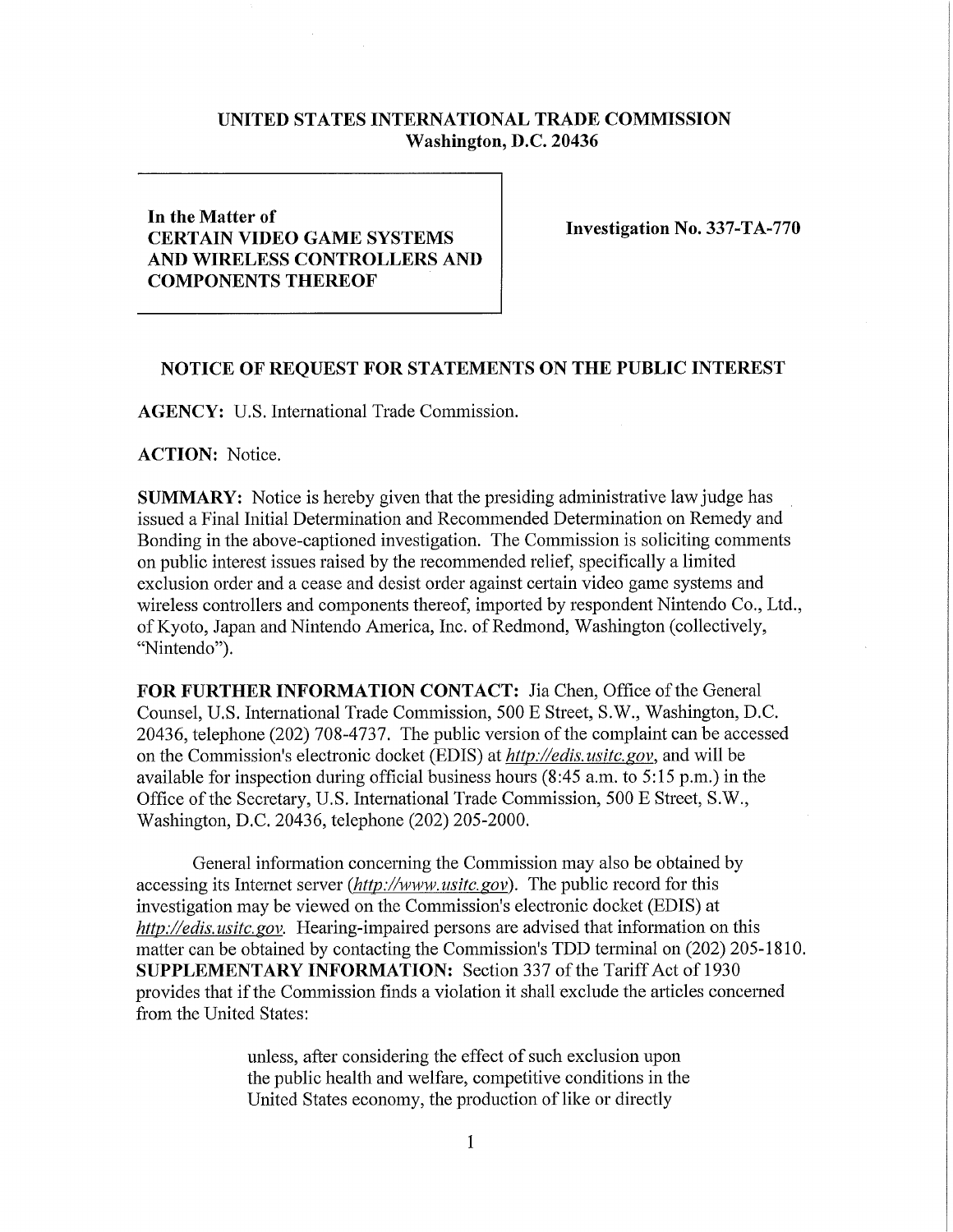competitive articles in the United States, and United States consumers, it finds that such articles should not be excluded from entry.

## 19 U.S.C. § 1337(d)(1).

The Commission is interested in further development of the record on the public interest in these investigations. Accordingly, members of the public are invited to file submissions of no more than five (5) pages, inclusive of attachments, concerning the public interest in light of the administrative law judge's Recommended Determination on Remedy and Bonding issued in this investigation on August 31, 2012. Comments should address whether issuance of a limited exclusion order in this investigation would affect the public health and welfare in the United States, competitive conditions in the United States economy, the production of like or directly competitive articles in the United States, or United States consumers.

In particular, the Commission is interested in comments that:

- (i) explain how the articles potentially subject to the recommended orders are used in the United States;
- (ii) identify any public health, safety, or welfare concems in the United States relating to the recommended orders;
- (iii) identify like or directly competitive articles that complainant, its licensees, or third parties make in the United States which could replace the subject articles if they were to be excluded;
- (iv) indicate whether complainant, complainant's licensees, and/or third party suppliers have the capacity to replace the volume of articles potentially subject to the recommended exclusion order and/or a cease and desist order within a commercially reasonable time; and
- (v) explain how the limited exclusion order would impact consumers in the United States.

Written submissions must be filed no later than by close of business on October 10, 2012.

Persons filing written submissions must file the original document electronically on or before the deadlines stated above and submit 8 true paper copies to the Office of the Secretary by noon the next day pursuant to section 210.4(f) of the Commission's Rules of Practice and Procedure (19 C.F.R. 210.4(f)). Submissions should refer to the investigation number ("Inv. No. 337-TA-786") in a prominent place on the cover page and/or the first page. *(See* Handbook for Electronic Filing Procedures, http://www.usitc.gov/secretary/fed reg\_notices/rules/handbook on electronic filing.pdf). Persons with questions regarding filing should contact the Secretary (202- 205-2000).